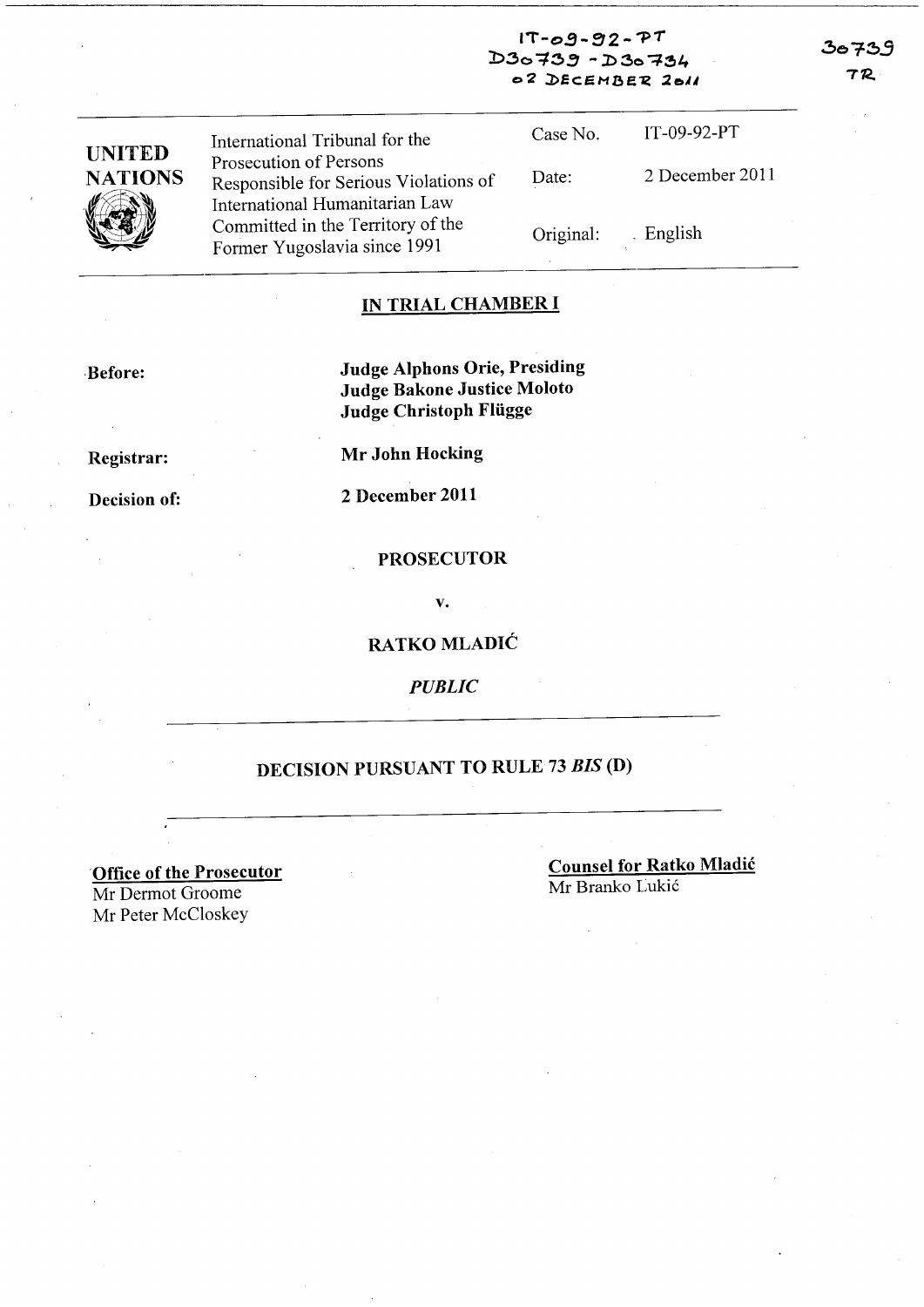## **I. PROCEDURAL HISTORY**

1. On 25 August 2011, at a status conference, the Chamber announced that it would invite the Prosecution to file submissions on the reduction of the counts charged in the indictment pursuant to Rule 73 *bis* (D) of the Rules of Procedure and Evidence ("Rules").<sup>1</sup> The Chamber noted that several municipalities which had been removed from the *Karadžić* Indictment remained in the thenoperative *Mladic* Indictment? The Chamber stated that, given the similarities between the cases, it would expect the Prosecution to address this matter in its submissions.<sup>3</sup> On 6 October 2011, at a status conference, the Chamber set the deadline for the Prosecution's Rule 73 *bis* (D) submissions at 18 November 2011 and for the Defence's response at 25 November 2011. <sup>4</sup>

2. On 20 October 2011, the Prosecution filed the Third Amended Indictment ("Operative Indictment"). 5

3. On 18 November 2011, the Prosecution filed its Rule 73 *bis* (D) submissions ("Prosecution Submission"). $^{6}$  On 25 November 2011, the Defence responded.<sup>7</sup>

## **11. SUBMISSIONS OF THE PARTIES**

4. According to the Prosecution, the Operative Indictment contains 196 scheduled crimes.<sup>8</sup> The Prosecution proposes to limit its presentation of evidence to a selection of 106 crimes.<sup>9</sup> The Prosecution submits that the selected crimes reasonably reflect the criminal conduct of the Accused, are representative of the totality of the crimes charged, and establish a basis for conviction on all eleven counts of the indictment.<sup>10</sup>

T. 64-65.

 $\overline{c}$ T.65.

 $\overline{\mathbf{3}}$ Ibid.

<sup>4</sup>  T. 83.

<sup>5</sup> Third Amended Indictment, 20 October 2011; Decision on Consolidated Prosecution Motion to Sever the Indictment, to Conduct Separate Trials, and to Amend the Indictment, 13 October 2011.

 $\sqrt{6}$ Prosecution Submission on Reduction of the Indictment Pursuant to Rule 73 *bis* (D), 18 November 2011.

<sup>&</sup>lt;sup>7</sup> Defence Response to Prosecution's Submission Pursuant to Rule 73 *bis* (D), 25 November 2011 ("Response").

Prosecution Submission, para. 7.

<sup>9</sup> Prosecution Submission, para. 7, Annex A. The Chamber notes that Prosecution Submission, Annex A appears to contain an error in relation to Schedule D: Destruction of Cultural Property. Annex A suggests that the enumerated crimes in Pale municipality are to be cut from Schedule D. However, Prosecution Submission, paras 7 and 9 and footnote 12 clearly indicate that Pale is to be retained in Schedule D. Based on the Prosecution submission, para. 7, the Chamber understands that Annex A, Schedule C, 21.6 should have been struck through along with the other incidents in Zvomik municipality.

<sup>&</sup>lt;sup>10</sup> Prosecution Submission, paras 2, 5.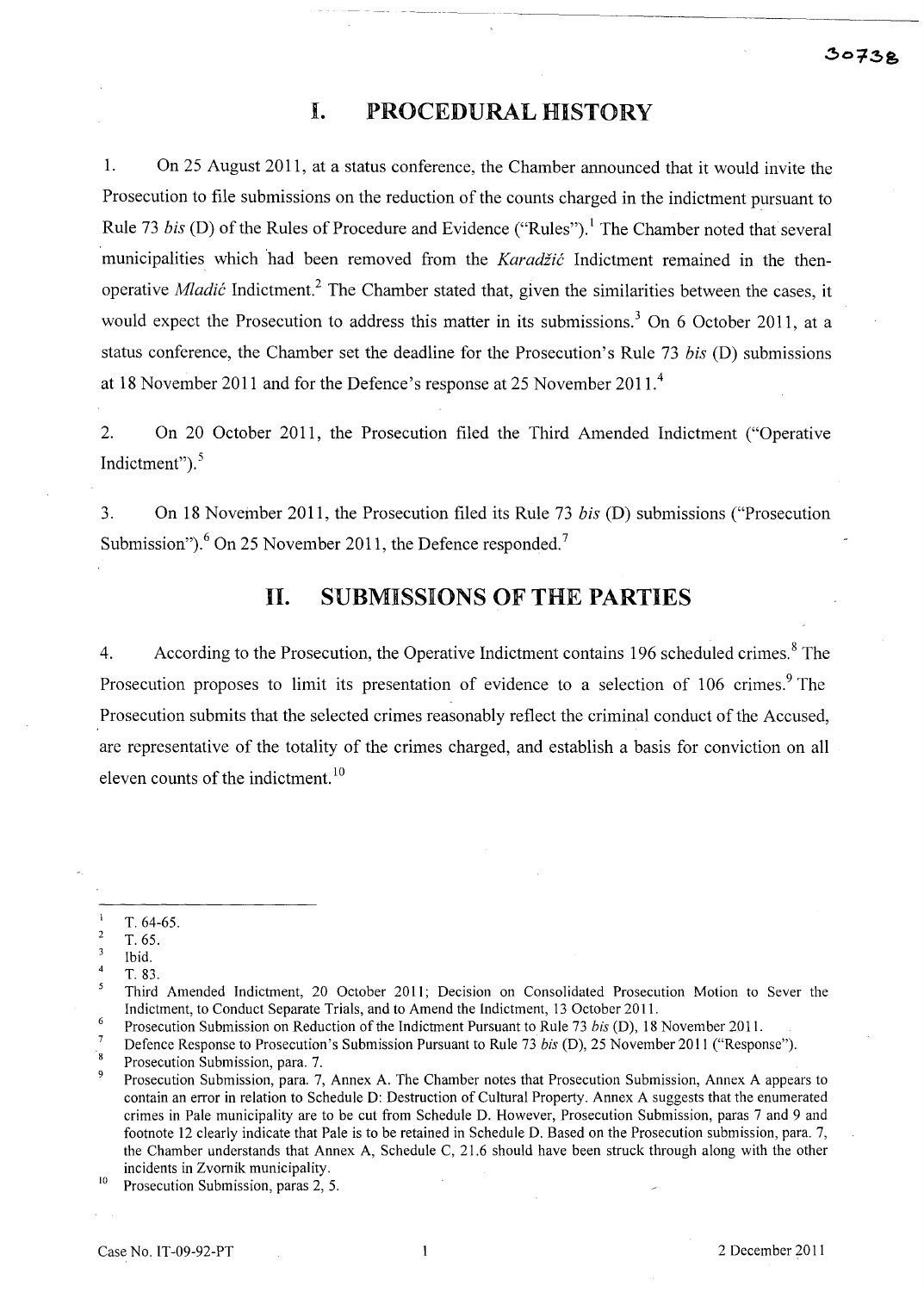#### $30737$

5. According to the Prosecution, Counts 1 and 3-8 of the Operative Indictment contain 140 crimes committed in 23 municipalities of Bosnia-Herzegovina.<sup>11</sup> Of these, the Prosecution has selected 66 crimes in 15 municipalities.<sup>12</sup> While it will not lead evidence regarding the remaining 74 crimes and eight municipalities of the Operative Indictment, the Prosecution reserves its right to present evidence related to these crimes and municipalities when necessary to establish an element of a charged count, including the *mens rea* of the Accused.<sup>13</sup> The Prosecution submits that it will provide notice of any such evidence in its Rule 65 *ter* filings.<sup>14</sup>

6. Regarding Count 2, related to Srebrenica, the Prosecution proposes to remove two out of the 22 killing sites enumerated in the Operative Indictment.<sup>15</sup> The Prosecution submits that further reduction would be inappropriate, as the remaining incidents all occur within the period of a month and are integral to an understanding of the overall crime.<sup>16</sup> According to the Prosecution, Counts 9 and 10 of the Operative Indictment, related to the Sarajevo siege, contain 16 sniping and 18 shelling incidents.<sup>17</sup> The Prosecution proposes a reduction of six sniping incidents and eight shelling incidents. 18 Regarding Count 11 of the Operative Indictment, related to the taking of hostages, the Prosecution submits that this count is a single event, not amenable to reduction.<sup>19</sup>

,7. Finally, the Prosecution requests that the Chamber clarify that the Prosecution's voluntary reductions to the size and scope of its case do not prohibit it from tendering evidence related to those reductions to the extent necessary to establish an element of any of the eleven counts of the indictment, which evidence is to be identified in its Rule 65 *ter* filings.<sup>20</sup>

8. The Defence takes no position on the reduction of the indictment, deferring to the Chamber 'in this regard?1 The Defence submits that if the Prosecution presents evidence related to the crimes it has proposed to be removed from the Operative Indictment, the burden upon the Defence is not lightened by that removal.<sup>22</sup> Consequently, the time for the preparation and presentation of the Defence case should not be reduced as a result of the removal.<sup>23</sup> Further, if the Prosecution presents such evidence, the notice provided by the indictment to the Accused of the case against him is

<sup>&</sup>lt;sup>11</sup> Prosecution Submission, paras 7, 9.<br><sup>12</sup> Prosecution Submission, paras 7.9.

<sup>&</sup>lt;sup>12</sup> Prosecution Submission, paras 7-9, Annex A.<br><sup>13</sup> Prosecution Submission, page  $7^{10}$ 

<sup>&</sup>lt;sup>13</sup> Prosecution Submission, paras 7, 10.

<sup>&</sup>lt;sup>14</sup> Prosecution Submission, para. 10.<br><sup>15</sup> Prosecution Submission, paras.  $7\frac{1}{2}$ 

<sup>&</sup>lt;sup>15</sup> Prosecution Submission, paras 7, 13, Annex A.<br>Prosecution Submission, para 13

<sup>&</sup>lt;sup>16</sup> Prosecution Submission, para. 13.<br><sup>17</sup> Prosecution Submission, paras.  $7<sup>-1</sup>$ 

<sup>&</sup>lt;sup>17</sup> Prosecution Submission, paras  $7, 11$ .<br><sup>18</sup> Prosecution Submission, paras  $7, 11$ .

<sup>&</sup>lt;sup>18</sup> Prosecution Submission, paras 7, 11, Annex A.<br><sup>19</sup> Prosecution Submission, para 12

<sup>&</sup>lt;sup>19</sup> Prosecution Submission, para. 12.<br><sup>20</sup> Prosecution Submission, para. 14.

 $^{20}$  Prosecution Submission, para. 14.

 $\frac{21}{22}$  Response, para. 5.

 $\frac{22}{23}$  Response, paras 8-9, 12.

Ibid.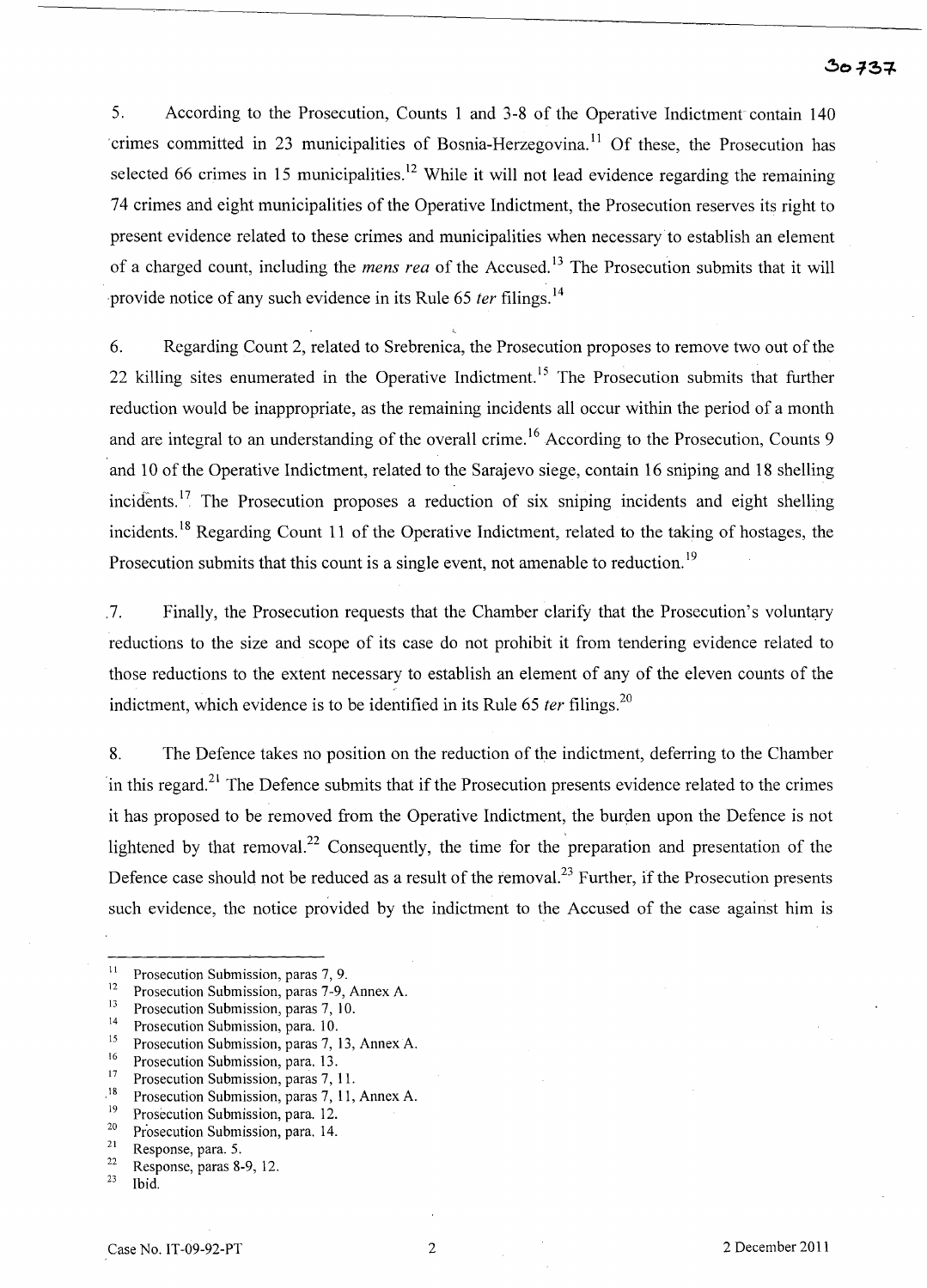reduced.<sup>24</sup> The Defence argues that the Prosecution should only be allowed to tender such evidence provided that the Accused cannot be convicted for the commission of those crimes and if the Prosecution provides sufficient notice.<sup>25</sup>

#### **Ill. APPLICABLE LAW**

9. Under Rule 73 *his* (D) of the Rules, having heard the Prosecution, a Chamber may, in the interest of a fair and expeditious trial, invite the Prosecution to reduce the number of counts charged in the indictment and may fix a number of crime sites or incidents comprised in one or more of the charges in respect of which evidence may be presented by the Prosecution which, having regard to all the relevant circumstances, are reasonably representative of the crimes charged. The relevant circumstances include the crimes charged in the indictment, their classification and nature, the places where they are alleged to have been committed, their scale, and the victims of the crimes.

10. The Appeals Chamber has held that the Prosecution may lead evidence in relation to crime sites which have been removed from an indictment pursuant to Rule 73 *his* (D) of the Rules, provided sufficient notice is given to the Accused.<sup>26</sup>

## **IV. DISCUSSION**

11. The Chamber has carefully considered the Prosecution's proposals. The Chamber finds that the incidents selected by the Prosecution are reasonably representative of the crimes charged in the Operative Indictment.

12. The Prosecution requests that the Chamber clarify that it be allowed to present evidence 'related to the incidents it proposes to remove from the Operative Indictment, to the extent necessary to establish an element of a count of the indictment. Pursuant to Appeals Chamber case law, such evidence is admissible, provided sufficient notice is given to the Accused.<sup>27</sup> However, the Chamber considers that the scale, nature, and locations of the incidents selected by the Prosecution should provide an opportunity to present evidence on all elements of the counts of the indictment, including general elements and jurisdictional requirements. Thus, the Chamber expects the Prosecution to focus on the selected incidents when presenting its evidence. Nonetheless, the Chamber does not strictly prohibit the Prosecution from presenting evidence on incidents it has

 $rac{24}{25}$  Response, para. 8.

 $\frac{25}{26}$  Response, para. 10.

*<sup>26</sup> Prosecutor* v. *Vojislav Seselj,* IT-03-67-AR73.7, Decision on Appeal Against the Trial Chamber's Oral Decision of 9 January 2008, 11 March 2008 ("Seselj Decision"), paras 21, 23-24.

 $27$  Ibid.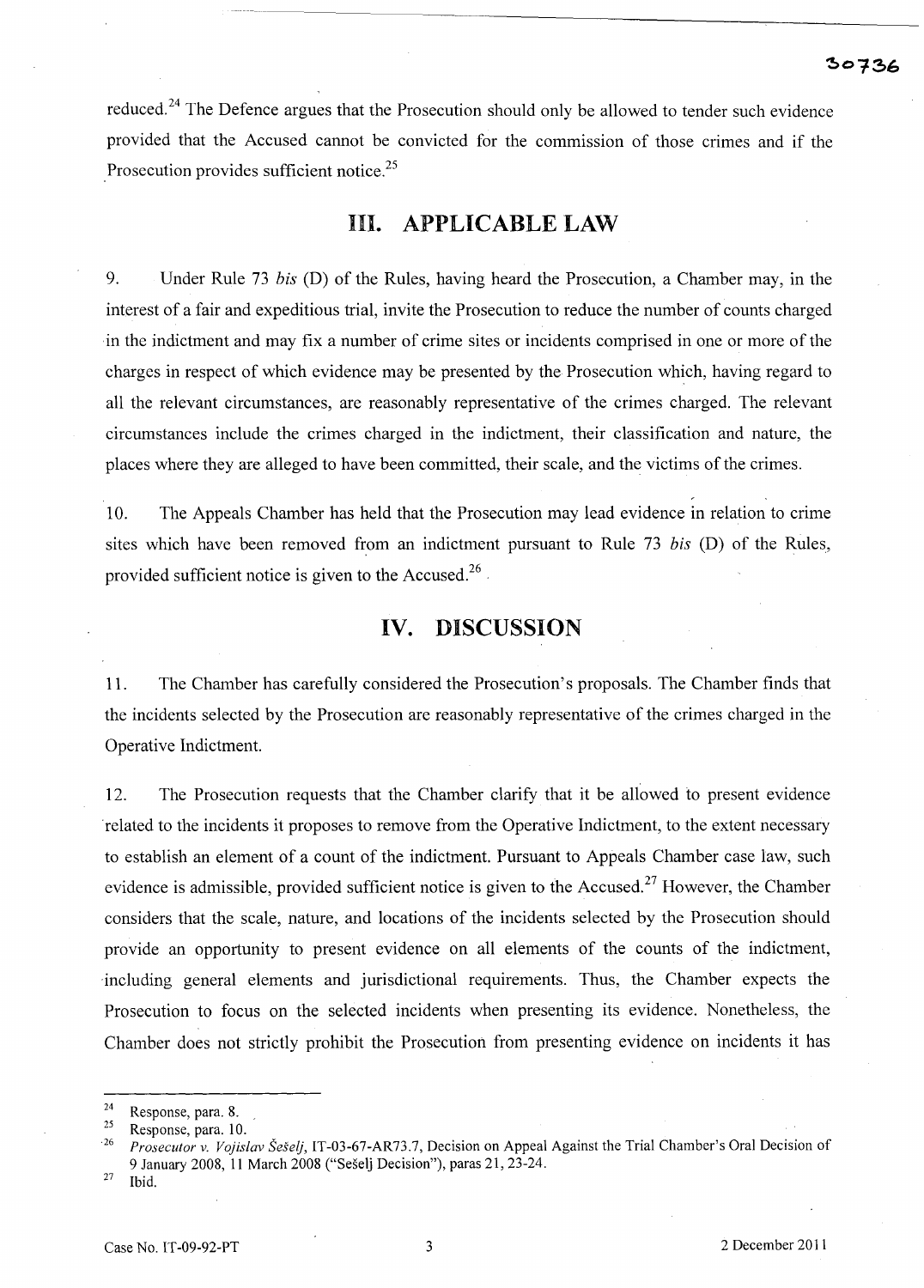proposed to remove, if it considers this necessary to prove an element of a charged count. The Prosecution should indicate such proposed evidence clearly in its Rule 65 *ter* filings and explain its specific relevance to the Prosecution's case. The Chamber notes that the Accused cannot be convicted with respect to crimes which have been removed pursuant to Rule 73 *bis* (D) of the 'Rules.28

13. Under Counts 1 and 3-8 of the Operative Indictment (which relate to municipalities in Bosnia-Herzegovina), the Prosecution proposes that a number of crimes in the municipalities of Kalinovik and Kotor Varoš be retained.<sup>29</sup> These municipalities were removed from the indictment in the *Karadžić* case based on the Prosecution's Rule 73 *bis* (D) submissions.<sup>30</sup> In light of the similarity between the two cases, the Chamber would have expected the Prosecution to propose the same reductions in the present case, or at least to explain why municipalities which it had proposed to remove from the *Karadžić* indictment should remain in the *Mladić* indictment.<sup>31</sup> Nonetheless, the Chamber notes that the Prosecution has proposed other substantial reductions to the Operative Indictment, including the removal of incidents which were retained in the *Karadiic* case. Therefore, the Chamber is not inclined to further pursue this matter.

14. In the interests of a fair and expeditious trial, the Chamber fixes the number of crime sites or incidents of the charges in respect of which evidence may be presented by the Prosecution in accordance with the Prosecution Submission.

#### **v. DISPOSITION**

15. For the forgoing reasons, pursuant to Rule 73 *bis* (D) of the Rules, the Chamber

**ADOPTS** the Prosecution's proposals in respect of the reduction of its case and the selection of crimes for each of the charges;

**DECIDES** that the Prosecution may not present evidence on crimes other than those it has proposed to retain from the Operative Indictment, unless it considers such evidence necessary to establish an element of any of the counts of the indictment;

<sup>28</sup> See *Prosecutor* v, *Vojislav Se§elj,* IT-03-67-T, Transcript of9 January 2008, T. 2251-2257; Seselj Decision, paras 23-24.

<sup>&</sup>lt;sup>29</sup> Prosecution Submission, Annex A, Schedule B, 7.1, Schedule C, 9.1-9.2, Schedule D, 6, 8.

*<sup>30</sup> Prosecutor* v. *Radovan Karadiic,* IT-95-5118-PT, Prosecution Submission pursuant to Rule 73 *his* (D), 31 August *2009; Prosecutor* v. *Radovan Karadiic,* IT-95-5118-PT, Decision on the Application of Rule 73 *his,* 8 October 2009; Prosecutor v, *Radovan Karadiic,* IT-95-5/18-PT, Prosecution's Marked-up Indictment, 19 October 2009.

 $31$  See T. 65.